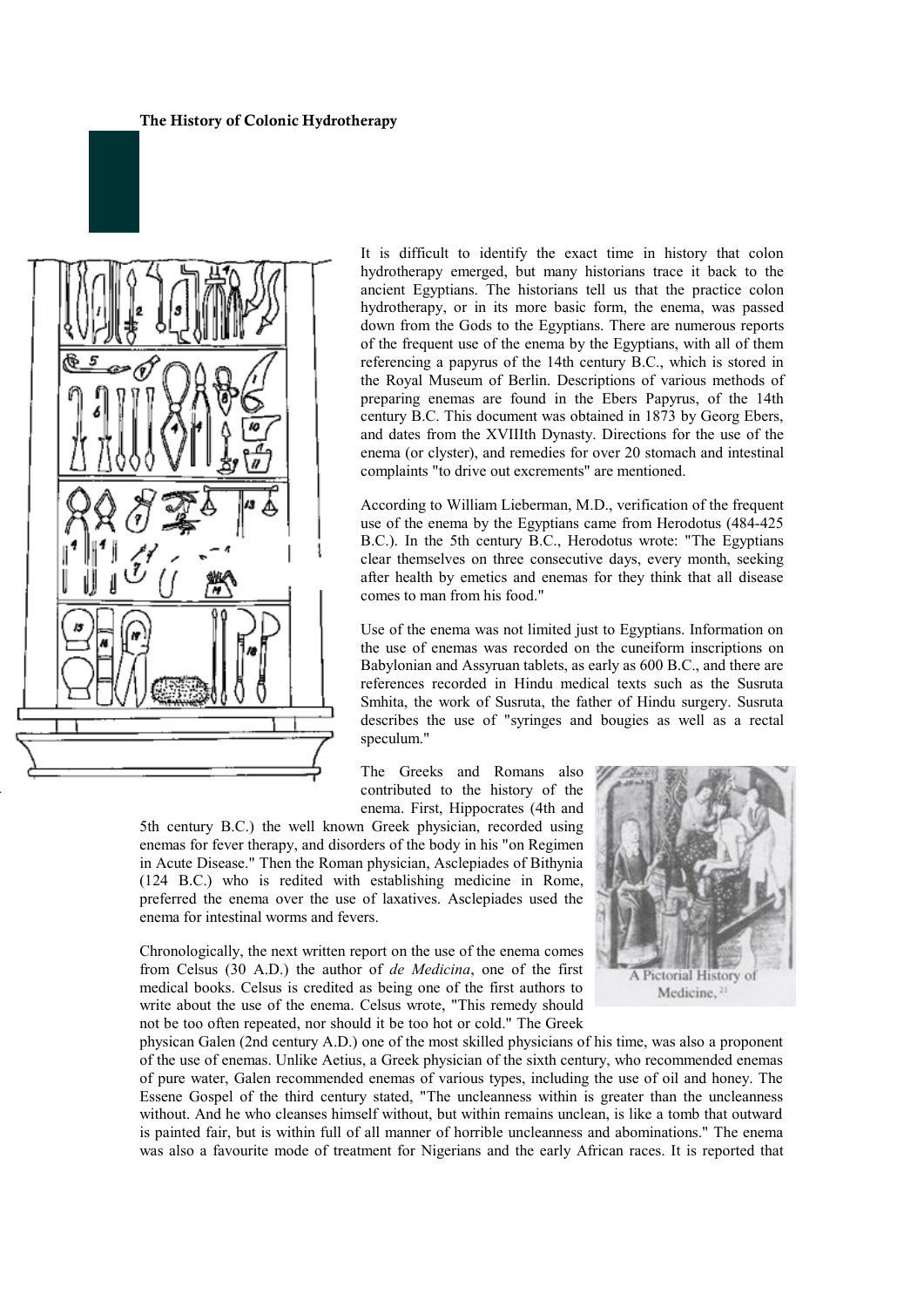along the Ivory Coast the inhabitants administer the enemas by the use of a calabash filled with water, while in certain African tribes, a hollowed cow horn was utilized for the enema.

The first recorded apparatus was the enema syringe; however, there is debate as to who should be credited with first describing the enema syringe. Lieberman gives credit to Avicenna (980-1036 A.D.) as the first to describe the enema syringe, while Friedenwald indicates that honour should be given to Albucasis of Cordova (1013-1106) who also developed the ear syringe and wrote "Rectification of Health". The use of the enema continued to grow and by the time of the famous English surgeon, John Ardene (1307-1390) the enema was used "extensively in England by women of that day." Ardene wrote a treatise on enemas entitled, "Treatise of Fistula-in-ano, Hemorrhoids and Clysters" wherein he renounced the use of complicated concoctions in enemas since he concluded that in most cases those concoctions left the patient more constipated than before. Ardene recommended that each person constipated or not, should be purged three to four times a year to maintain good health.



From the eleventh century to the fifteenth century, the early enema syringe was still relatively unknown and was not available to the masses. The preferred and most readily available apparatus remained a tube made of bone, reed or metal connected to a sleeve or animal bladder called the "clyster purse". The bag was emptied by squeezing it between the two hands. Dr. Russell reports that in Spain, the method was called "playing the bagpipes". During



Apothecary Sign from 15th Century

the middle ages, information on the enema continued to grow and the use of the enema became the popular vogue of the wealthy and even reached to the highest levels of the royalty. With this growth in popularity, the evolution of the apparatus had to follow.

In 1480, Louis XI suffered an attack of apoplexy which was relieved by an enema, tendered under the direction of his physician, Angelo Catho. "The king became such an ardent advocate of clysters, that he even had his pet dogs clysterized when he thought they required it." One of the first pieces of equipment that is recorded is the clyster apparatus developed by Fabricus Hildanus. In addition to the common bladder concept, he employed stopcocks to control the fluid in the bladder or purse with the additional benefit of allowing the addition of more fluid during the procedure. The next recorded innovation came from Ambroise Pare (1510-1590). His apparatus also had a rigid tube, but this device was designed for self-administration.

The 17th century became known as the "age of the enema". It was the fashion in Parisian society to enjoy as many as three or four enemas a day, the popular belief being that an internal washing or "lavement" was essential to well-being. It was this acceptance by the public that took the enema or clyster from the hands of an apothecary and put it into the hands of the public. By this time, the clyster syringes came in several styles. The clyster syringes were made of copper or porcelain, and the wealthy had syringes made of mother of pearl and silver. It was considered good form to own several syringes and some aristocrats, it is said, even owned large collections of such instruments.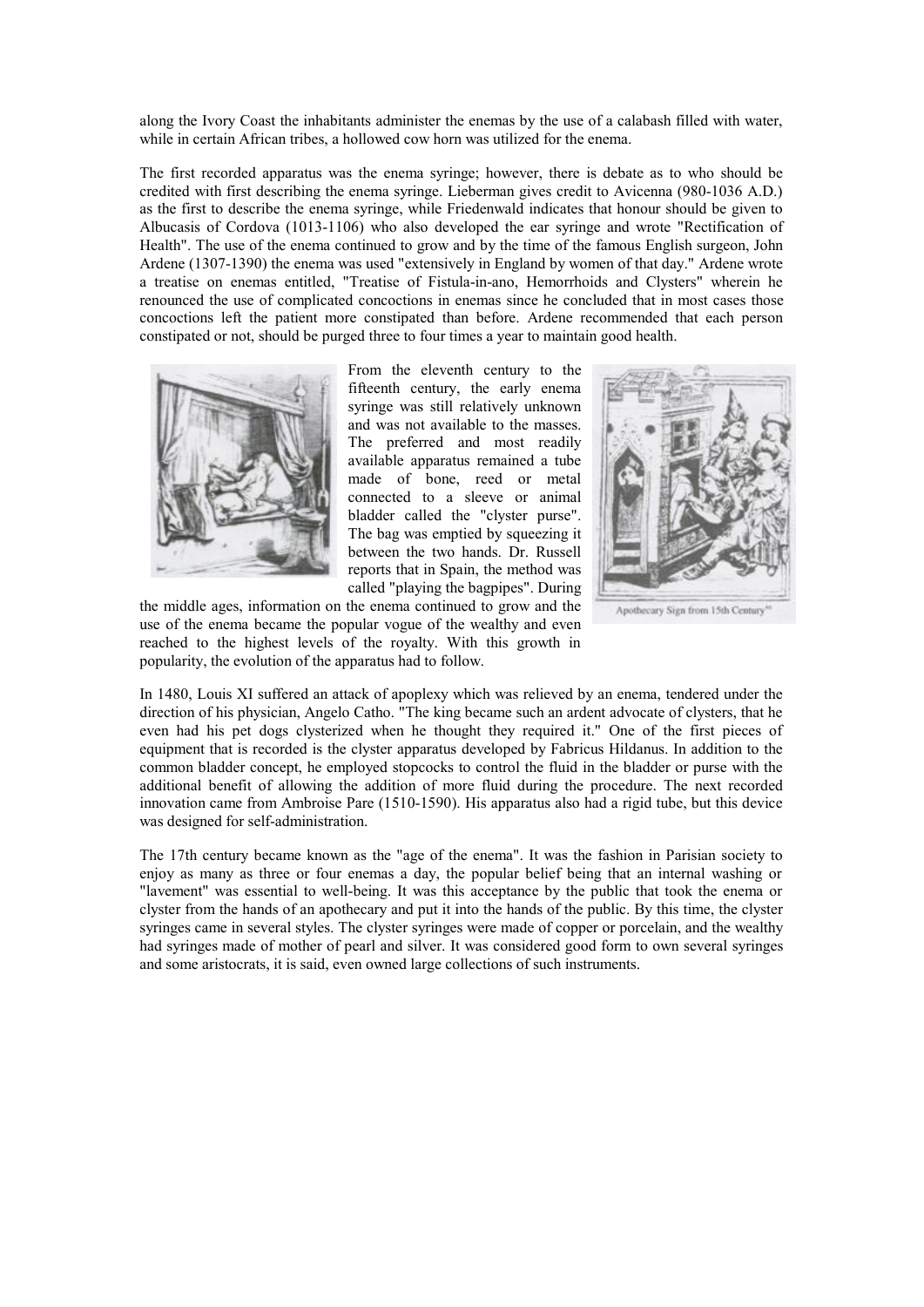In spite of the surge in popularity, the real growth of the enema or clyster did not come until the apparatus could be self-operated. Even though there were attempts to allow self-operation, as in the device designed by Pare, in most cases an attendant was required. Regnier de Graaf, who is credited with the first description of the Graafian follicle was unhappy with the clysters available at the time, as in many cases they required both hands to operate the syringe or to squeeze the clyster bag. In an effort to find a resolution to this perceived problem, he set about to design his own equipment. De Graaf described the proper method to use the clyster syringe



in his treatise De Clysteribus published in 1668. In this manuscript he classifies clysters as purgative, astringent, anodyne, emollient, detersive, and diversant, and mentions nutrient enemas of wine, milk and yolks of eggs.

The clyster reached the height of fashion in the early years of the reign of Louis XIV (1638-1715) who, it is reported had over 2,000 enemas during his career. The King sometimes even received court functionaries and visitors during the procedure. By the middle of the 18th century, widespread clyster use had vanished, and the idea of developing complete apparatus systems began. Edward Jukes developed two types of enema apparatus units that might have been the precursors for colon hydrotherapy equipment today. According to Friedenwald and Morrison, Jukes first developed a form of gravity enema called the "flexible clysmaduct", which would hand from a wall. The height from the floor was the determining factor in the pressure available, hence gravity. The second type of enema apparatus was a pressure-fed type of enema which de designated the improved "syringe". The pressure of this equipment was determined by how fast the syringe pump was "pumped". Even with the improvements to the enema apparatus, there still was no consistent form of the enema.

The issue of inconsistent standards was finally resolved by Vincent Priessnitz, who is the individual credited with developing the use of the enema and the clyster into a systematic form of therapy. During the late 19th and early 20th century, the use of colon hydrotherapy, and enemas, slowly dwindled among the medical community as laxatives and other drugs became more commercially available and easier to administer.

It wasn't until the practice of Dr. Kellogg, that the therapy was rejuvenated. In addition to proper nutrition, Dr. Kellogg was a huge proponent of the enema in the treatment of many diseases. He reported in the 1917 Journal of American Medicine, "in all but twenty cases, he had used no surgery for the treatment of gastrointestinal disease in his patients..." The interesting fact is that Dr. Kellogg had more than 40,000 cases of gastrointestinal disease. His ideas are even parodied in the movie The Road to Wellville with Anthony Hopkins as Dr. Kellogg and a shocked Matthew Broderick receiving an enema.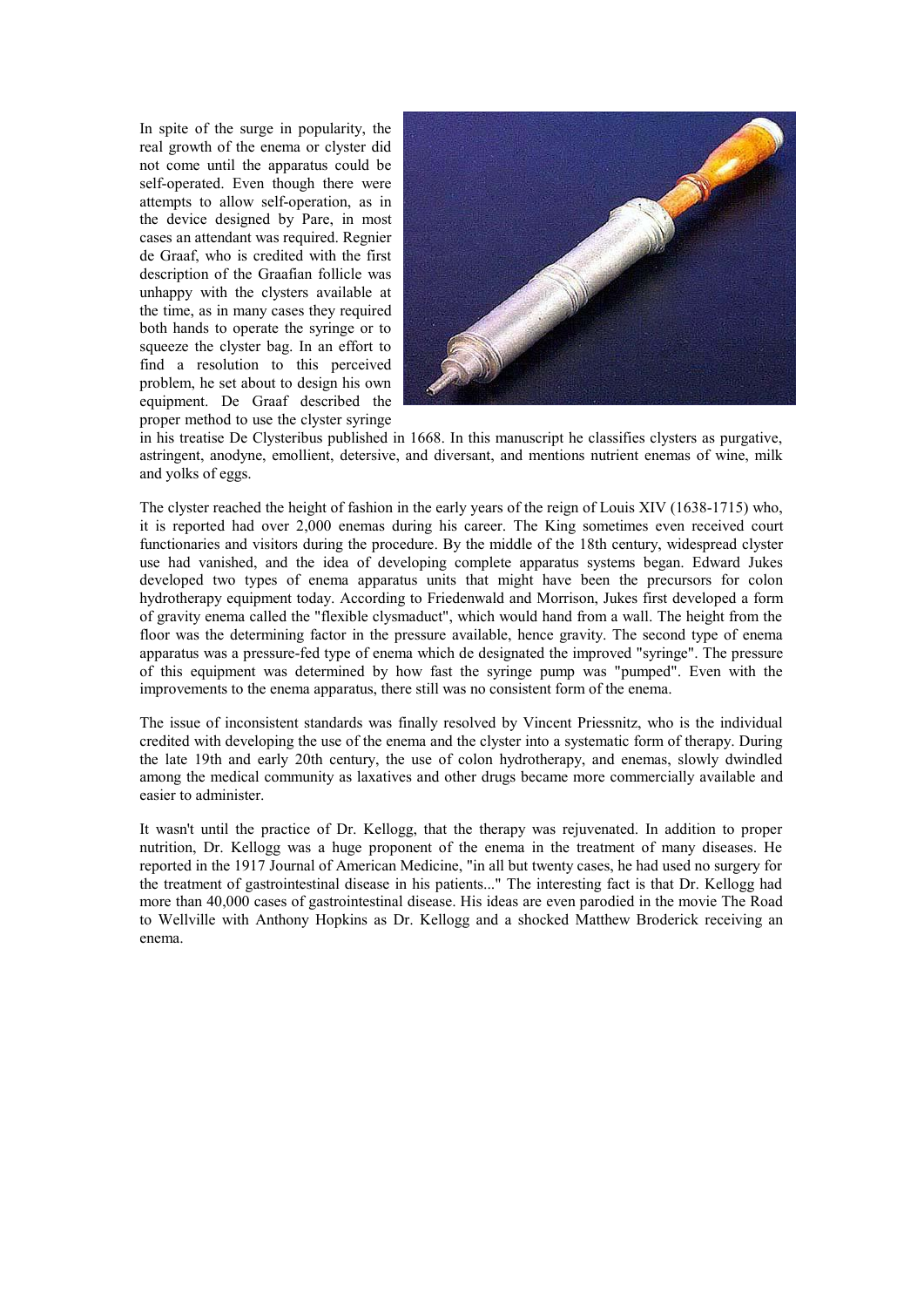

Finally i n 1 9 3 2 , Dr. W. K e r r Russell wrote a

book entitled *C o l o n i c Irrigation*. This was the first documented use of the term colonic irrigation and colonic lavage. Dr. Russell tracked the evolution of

the apparatus for colonic lavage from the earlier syringes, clysters, and enemas to the colonic apparatus of his time. He describes the distinction, "the term irrigation describes more accurately than the words clyster or enema, the treatment which is administered with the modern apparatus. These methods lavage and thoroughly cleanse the walls, remove abnormal mucus, and also empty the bowel. The tone of the colonic muscle is improved and the blood supply augmented."

Tracking the evolution of colonic equipment, one of the original pieces of equipment was the Plombieres by De Langenhagen. This apparatus was first introduced in 1898 and allowed the client to receive the procedure in a reclined position. The pressure and the rate of flow were both adjustable. The Studa Chair and the Subaqueaous Intestinal Bath Apparatus were described by Dr. Russell as "the most elaborate apparatus for colonic irrigation which is available." Another interesting type of colonic apparatus in vogue at this time was the Borosini Gymnacolon Apparatus. With this piece of equipment, the client is lying on their back with the legs at a right angle to the torso and knees also bent. As with other equipment at the time, the tank level is adjusted to vary the gravity pressure of the water during the session.



Following Dr. Russell's lead, more books are published on the subject: *Chronic Intestinal Toxemia and its Treatment* by Dr. James W. Wiltsie in 1938 and *Scientific Intestinal Irrigation and Adjuvant Therapy* by Dr. E.G. Waddington in 1940. Dr. Waddington described the Honsaker Lavagatory as having "a graduated volume control for regulating the rate of flow into the patient's rectum, and a directional control for diverting



the fluid from the reservoir into the colon and from the colon into the toilet bowl". There are perhaps two types of equipment that

foretold the future of colonic hydrotherapy apparatus. The first of these was the Kennison Hydrotone which was one of the first "open" systems. It had an all-metal table with built-in hot and cold water controls and a drain bowl, all connected to the plumbing system in a sanitary manner. With the operator sitting at the side of the table, all the various controls were within easy reach. The applicator was made of stainless steel and permitted inflow and outflow. This double -flow feature made it possible to have continuous irrigation without added pressure being applied.

The next was the Dierker Apparatus which symbolized one of the original "closed" systems. This came in two styles and was described by Dr. Waddington as "promoting physiological peristalsis and working free the contents of the pockets and diverticula." Also, there were different methods of administering